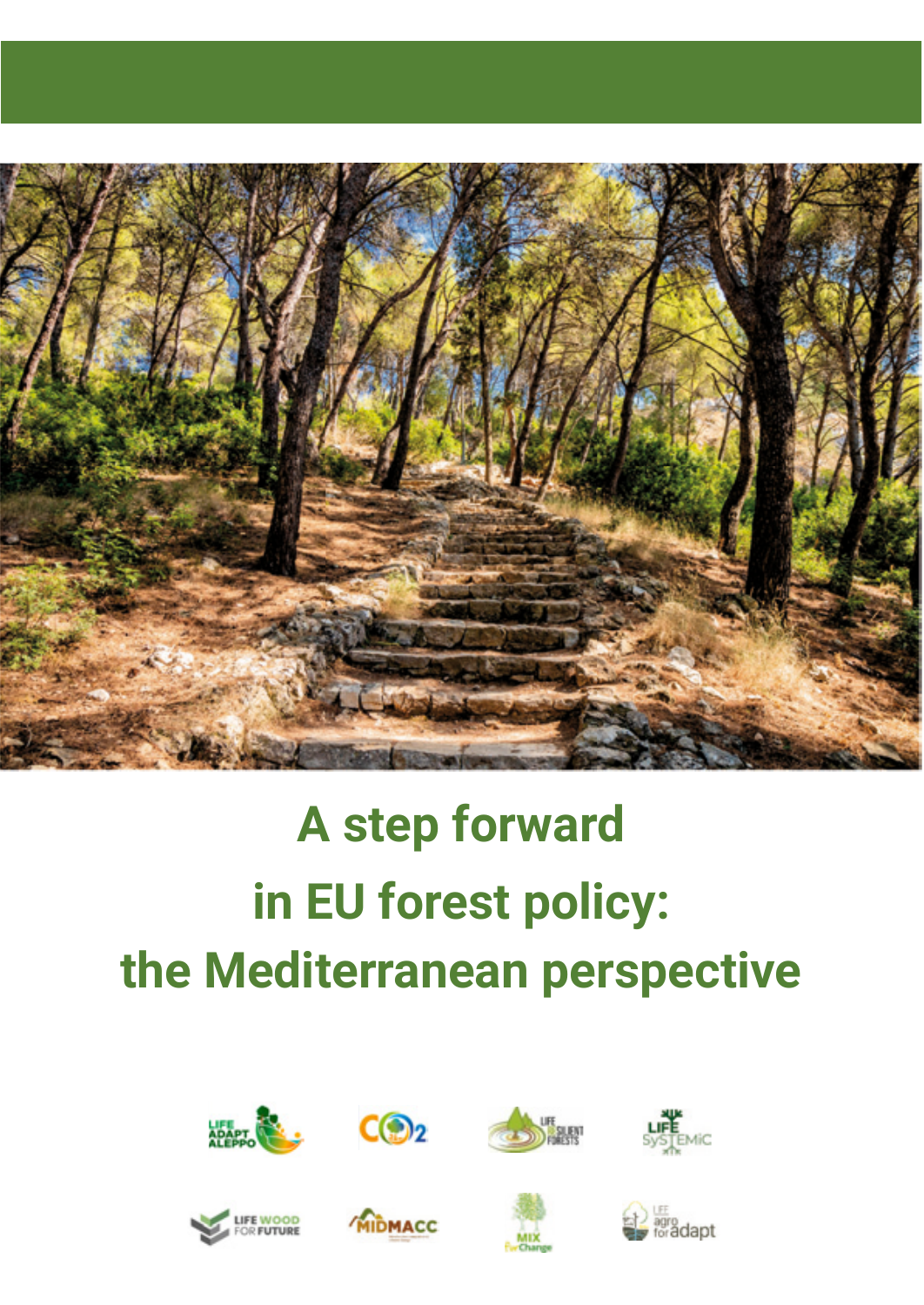## **Aligning forest-related Mediterranean LIFE projects with EU climate and biodiversity targets in the frame of the European Forest Strategy**

- 1. The presentation of the New EU Forest Strategy for  $2030<sup>1</sup>$  (EFS) by the European Commission was a major milestone in the effort to align EU forest policies<sup>2</sup> with the overall objectives of the European Green Deal. In doing so, it aims to turn European forests into a major contributor to the biodiversity and climate goals and to put the forest economy at the service of the construction of a new bioeconomy.
- 2. The future of EU forest-related policies is of paramount importance for Mediterranean forests, which are particularly vulnerable to climate change, and whose resilience is key to contributing to the EU bioeconomy, climate, and biodiversity targets $^3$ .
- 3. LIFE program is one of the key EU instruments for environment and climate action. In particular, it aims "to act as a catalyst for changes in policy development and implementation by providing and disseminating solutions and best practices to achieve environmental and climate goals, and by promoting innovative environmental and climate change technologies"<sup>4</sup>. In other words, LIFE projects have both the commitment and the potential to provide sound and ground-based evidence to enrich policymaking towards sustainability.
- 4. From these points of departure, eight forest-focused LIFE projects in the Mediterranean area have joined forces to co-produce this position paper. It is based on the shared and diverse knowledge stemming from their respective activities. It aims to call attention to the specificities of Mediterranean forests in fitting into the approaches adopted on the EFS. It also seeks to constructively contribute to an effective and fair implementation of the EU, national and regional interventions based

 $1$  Communication from the Commission to the European Parliament, the Council, the European Economic and Social Committee and the Committee of the Regions. New EU Forest Strategy for 2030. COM (2021) 572 final.

 $<sup>2</sup>$  Although the EU lacks a Common Forest Policy and forest policy remains under the sovereign competence of</sup> Member States, the increase of the forest-related norms and measures included in other EU policies has led scholars to properly argue that the EU has indeed a real forest policy (Wolfslehner et al., 2020).

<sup>&</sup>lt;sup>3</sup> Mediterranean European forests are home to 290 woody species compared to only 135 for non-Mediterranean Europe, they also host the 20% of the flowering plants and fern species in the world, of which 50% are endemic. Regarding to the Habitat Directive 92/43 of the European community, 117 out of the 199 habitats of community importance are occurring in the Mediterranean region and 93 of them are exclusively found there. Gauquelin et al. 2018. Mediterranean forests, land use and climate change: a social-ecological perspective. Reg Environ Change 18:623–636. https://doi.org/10.1007/s10113-016-0994-3

<sup>4</sup> Regulation (EU) No 1293/2013 of the European Parliament and of the Council of 11 December 2013 on the establishment of a Programme for the Environment and Climate Action (LIFE).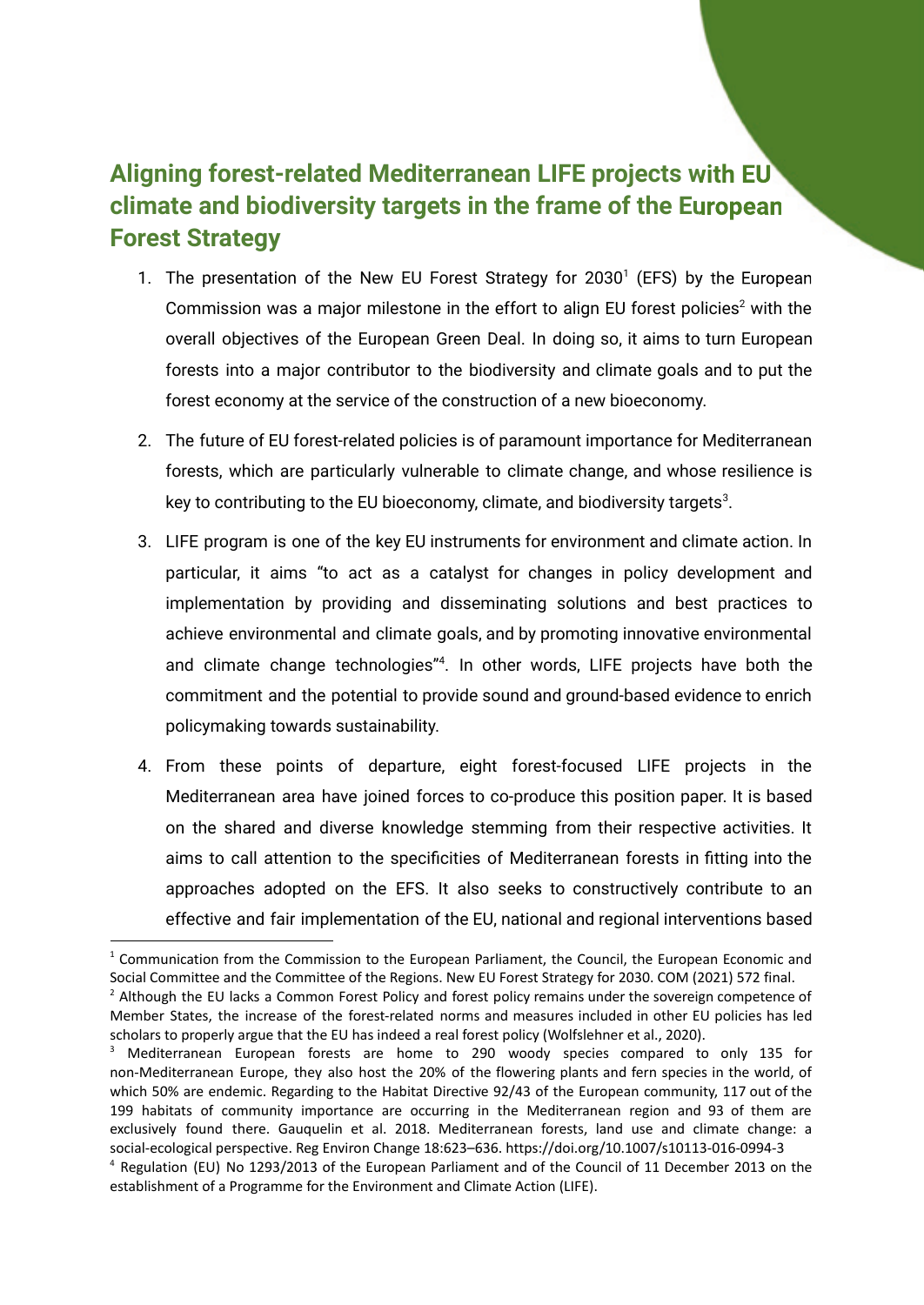on the EFS 2021 in Mediterranean forests, so that they can contribute to bioeconomy, climate and biodiversity targets we all share.

## **Understanding the specificities and needs of SFM in the cities Mediterranean**

- 1. **Sustainable forest management (SFM)** becomes the backbone of the EFS, which emphasizes that SFM must *take into account the three inter-dependent pillars of sustainability*. The point is that, though it could seem a truism, SFM requires management, i.e., the implementation of forest practices and works aimed to secure the provision of multiple ecosystem services. However, as these LIFE projects show (and it is backed by scientific literature, e.g., Camia et al., 2021<sup>5</sup>), a common feature of Mediterranean forests is precisely the lack of any management and forest abandonment in a very important part of (mainly private) forest and with very low harvest rates<sup>6</sup>. This insufficient or inexistent management leads to forest encroachment causing loss of mosaic habitats and of biodiversity. This is associated with shrublands and grasslands, an increase of fuel load, and a decline of goods and services provisioning. Furthermore, the lack of adaptive management is strongly impairing forest resilience and/or resistance to climate change, aggravating other destructive stressors (in particular drought, pests and diseases, and windstorms), and it also affects forest fire behaviour and regimes.
- 2. Although there are several factors explaining insufficient management of Mediterranean forest, low or inexistent private economic returns are a key explanation. This is linked -among others- to low forest productivity, highly fragmented and poorly accessible production units, loss of associated wood industry, lack of cooperation among forest owners, and the lack of an appropriate framework of private and public incentives. Moreover, the excessive administrative burden from a not always properly tailored regulatory framework has been found to be an additional constraint to forest management.

 $5$  Camia A. et al. (2021) The use of woody biomass for energy purposes in the EU. Publications Office of the European Union, Luxembourg, 2021, ISBN 978-92-76-27867-2, doi:10.2760/831621.

<sup>6</sup> For instance, in Spain, harvest rate is about 17%. Rojo-Alboreca A. (2015) El reto de la ordenación de los montes privados en España. Cuadernos de la Sociedad Española de Ciencias Forestales 39: 275-297.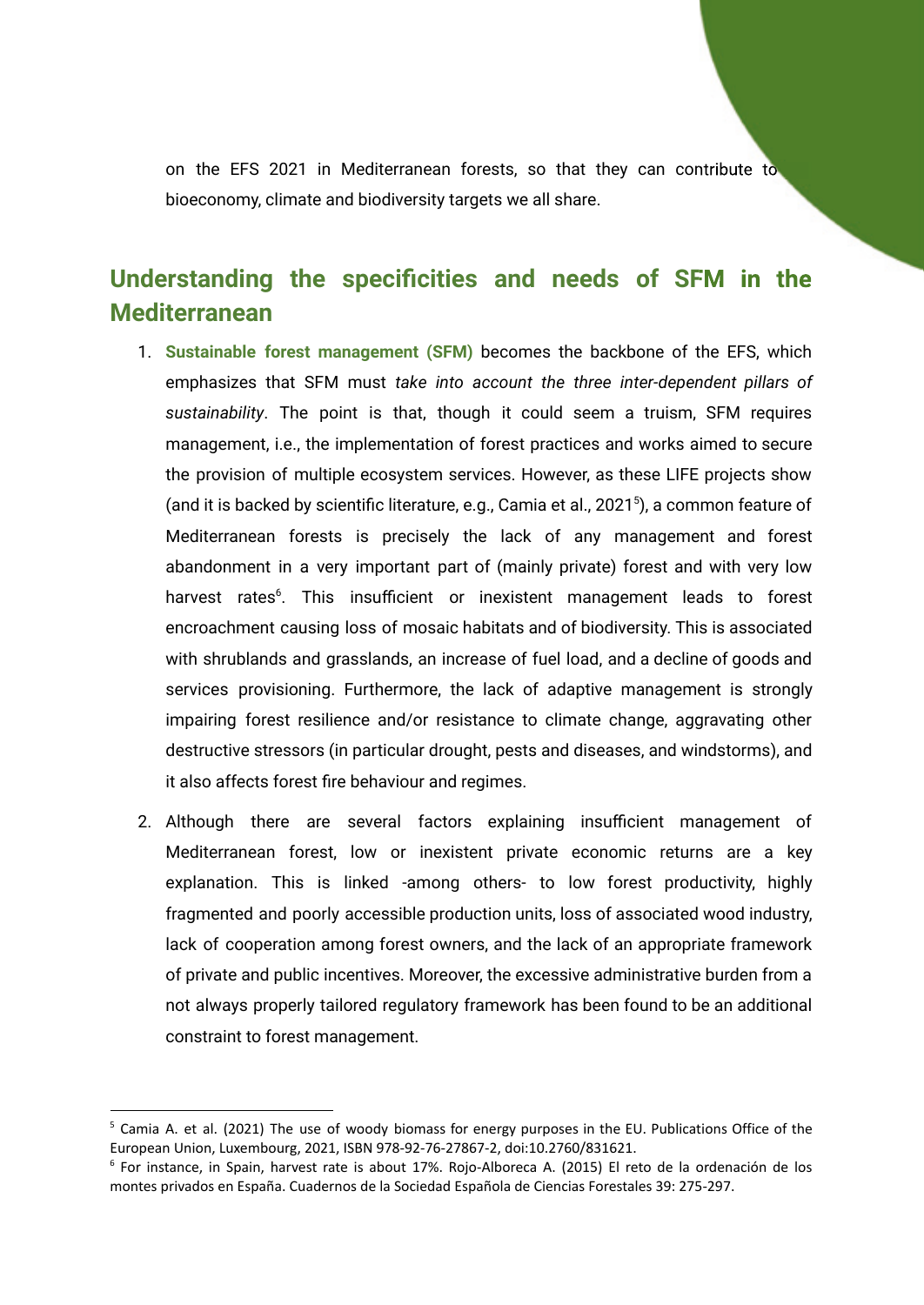3. In order to avoid a one-fits-all approach with regard to quidelines and regula frameworks or the design of incentives for SFM, it is essential to depart from a sound. knowledge of the situation, trends and challenges of forest ecosystems. However, In order to avoid a one-fits-all approach with regard to guidelines and regula<br>frameworks or the design of incentives for SFM, it is essential to depart from a sound<br>knowledge of the situation, trends and challenges of for management models provide multiple ecosystem services. There is also a necessity for long-term monitoring and robust scientific data to see the benefits of forest management in a changing climate context. Some examples stemming from these LIFE projects are: (i) the way **thinning practices** have the potential to increase ecosystem services like water regulation, structural biodiversity or carbon sequestration, (ii) the need to undertake more research on the quality and usefulness of Mediterranean forest to contribute to the **wood-based construction sector** (e.g. the potential of the mechanical properties (MOE) of *Pinus halepensis* for laminated wood) and (iii) the **synergies between trees and grassland** in multi-purpose silvopastoral systems and its economic benefits for rural population. The knowledge gap regarding the influence of forest management on the genetic diversity of tree populations is particularly relevant, as many forest tree species are found to be threatened or subject to genetic erosion due to inappropriate forest management. Silvicultural techniques which enhance genetic diversity must be recognized, introduced, planned, and implemented. Conservation of genetic diversity is one of the main measures to minimize the negative impact of climate change on forest ecosystems. Genetic adaptation and plasticity are key traits that must be considered in adaptive forest management to climate change such as assisted migration.

In any case, further efforts in research and innovation projects are required in the Mediterranean to feed evidence-based policies that avoid the pernicious effects of one-fits-all interventions.

4. LIFE projects operate in close connection with local stakeholders (landowners and foresters, municipalities, local SMEs, associations, etc.), in order to explore and implement territorially tailored forest actions. In the course of this interaction, these actors have frequently expressed a feeling of misunderstanding by (what they perceived as too distant and urban biased) policy-makers. This reveals the necessity for more participatory and territorially fitted decision making, and the shaping and strengthening of spaces of knowledge exchange and co-creation of solutions. Besides transferring this knowledge to national and EU policy makers, this knowledge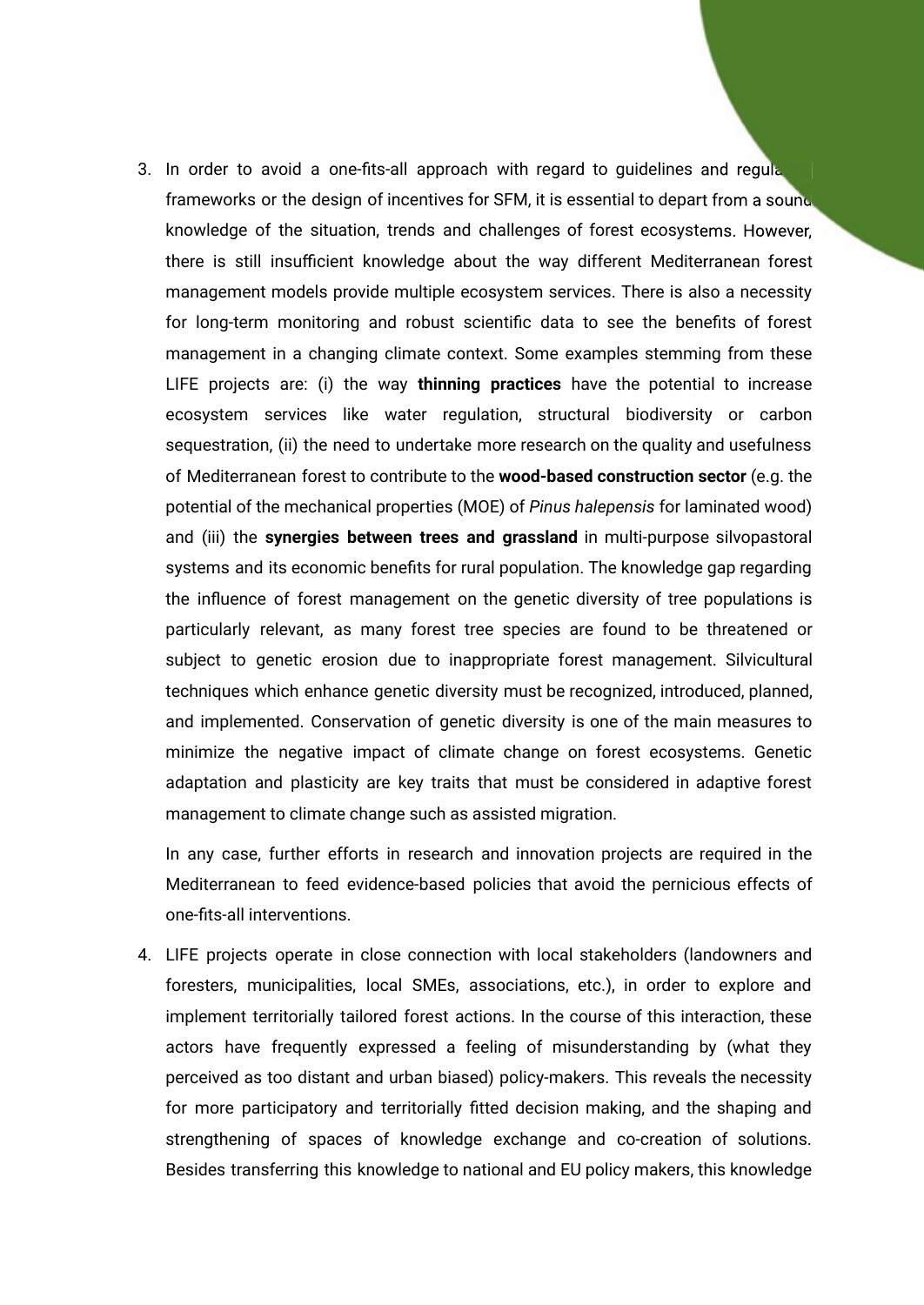needs to be effectively communicated to the whole society, to make it aware  $\circ$ . importance of managing forest heritage in the Mediterranean, particularly, in a context of climate change.

The understanding of actors' perceptions and behaviour is essential to the design of effective policies, particularly in the field of sustainable development<sup>7</sup>. Adaptation to climate change also includes adaptations of social and economic settings, so that obstacles that need to be removed are mainly institutional and political. The development and evaluation of adaptation strategies must be part of a participatory process involving different stakeholders: from decision-makers, foresters, researchers to forest owners and wood end-users.

#### **Tailoring EU Forest Policy to enhance SFM in the Mediterranean**

1. **SFM guidelines** are of help to steer foresters. However, it is imperative to avoid one-fits-all approaches. These LIFE projects precisely show the necessity to adapt any recommendations to the specific characteristics and needs of each territory. For instance, thinning can notably and simultaneously increase several ecosystem services like blue water provision, biomass production, carbon storage and forest resilience. Furthermore, appropriate forest management based on decision support tools- has the potential to overcome the trade-offs between biomass production and biodiversity conservation -one of the main concerns of the EFS and allows for win-win solutions.

In Mediterranean forests, climate change mitigation and adaptation are the two sides of the same coin as biophysical changes in mountainous regions (the norm in the Mediterranean) can be very heterogeneous even in reduced areas; here, SFM must be very site-specific to deploy both adaptation and mitigation strategies. SFM guidelines must be consequent with this potential and include reliable forest treatments that address both future habitat change and ecosystem services provision under different scenarios.

 $^7$  van Bavel, R. (2020). Behavioural Insights for EU Policymaking. In Science for Policy Handbook (pp. 196-205). Elsevier.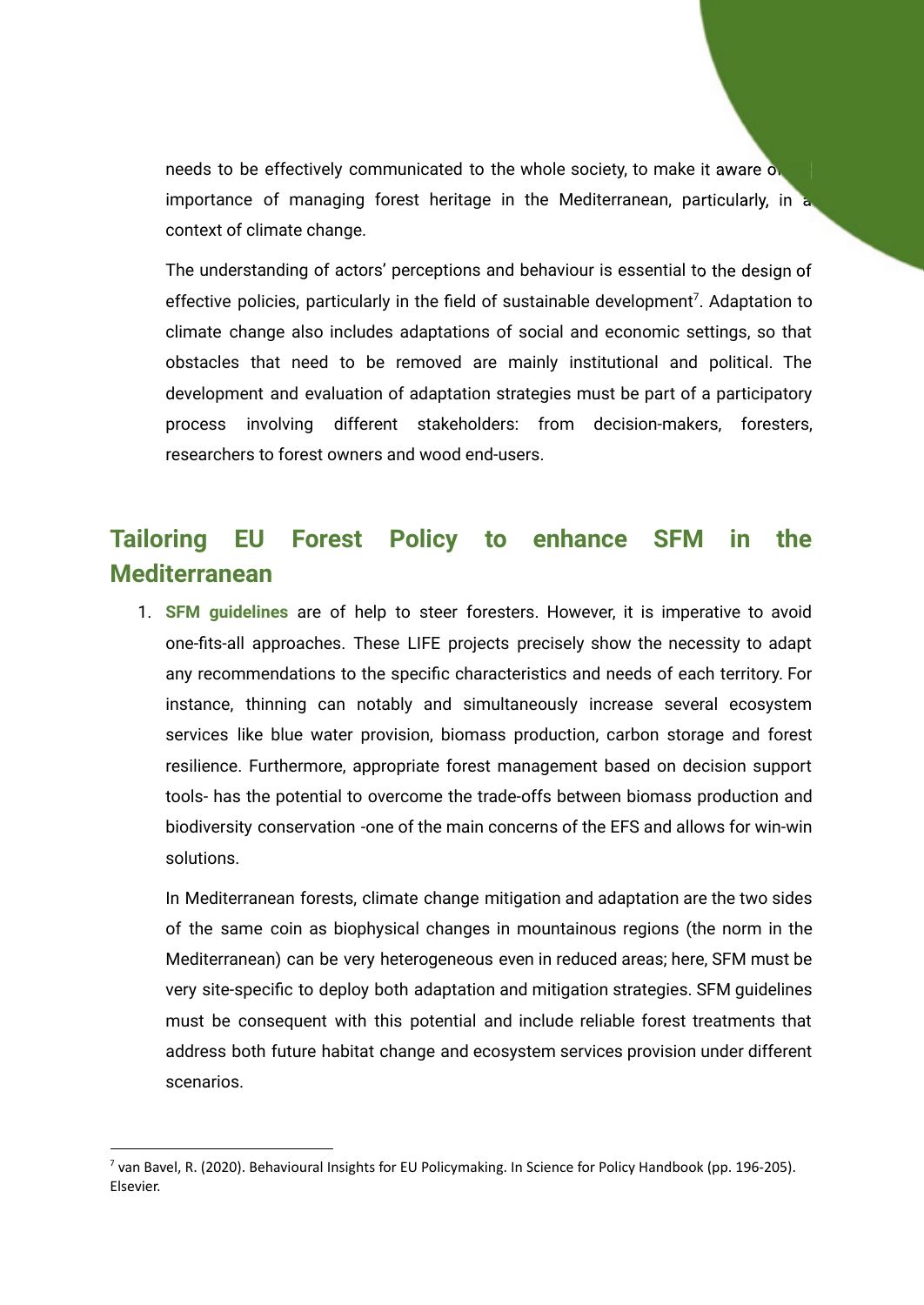- 2. For SFM to be effectively implemented, **foresters' skills** need to be improved shown by some of the LIFE projects participating in this initiative. This is in line with the invitation that the EFS makes to forest stakeholders to join the Pact of Skills. The development of new skills needs to incorporate territorially adapted knowledge, co-constructed by a diversity of stakeholders: scientific actors, public administrations, private sector and local communities. Skills of those target groups in the field of SFM can be efficiently improved with different decision support and knowledge transfer tools developed within LIFE and other projects (such as GenBioSilvi model, Marteloscopes, etc).
- 3. **Forest interventions funded by the EAFRD** have been found<sup>8</sup> to mean the difference with regards to forest intervention (i.e. lack of 'deadweight') and coherent with multiple environmental objectives. In addition, they provide opportunities for efficient joint application in small-scale holdings which dominate Mediterranean forests. However, the heavy administrative burden for beneficiaries keeps being a constraint. Member States should increase the scope of forest EAFRD intervention to shape an enabling framework of incentives (e.g. economic, knowledge transfer and advisory) to promote the mainstreaming of SFM in the Mediterranean. Furthermore, the Common Agricultural Policy might be able to recognise the role of pastures under forests, a widespread model of silvo-pastoralism in the Mediterranean which plays an outstanding role in preventing fire, encroachment and loss of open areas
- 4. **Collective action** is essential for both economic viability and SFM in settings dominated by small-scale holdings. Public policies -at any level of decision makingshould ease the setting up of collective agreements. Thus, guidelines, incentives and regulatory tools would need to adapt and promote collective forest management. For instance, it is necessary to be aware that forest management strategies go beyond the boundaries of individual stands. A key approach to risk management is to increase the diversity mix of tree species, forest structures and forest management approaches between neighbouring stands to increase the adaptability of forests and improve their resilience to climate change in local environment.
- 5. In order to help preserve genetically diverse forest tree populations, monitoring of the genetic diversity is becoming increasingly important, and it has to be systematically

<sup>&</sup>lt;sup>8</sup> ALLIANCE ENVIRONNEMENT EEIG (2017) Evaluation study of the forestry measures under Rural Development. European Commission, Brussels. ISBN 978-92-79-65576-0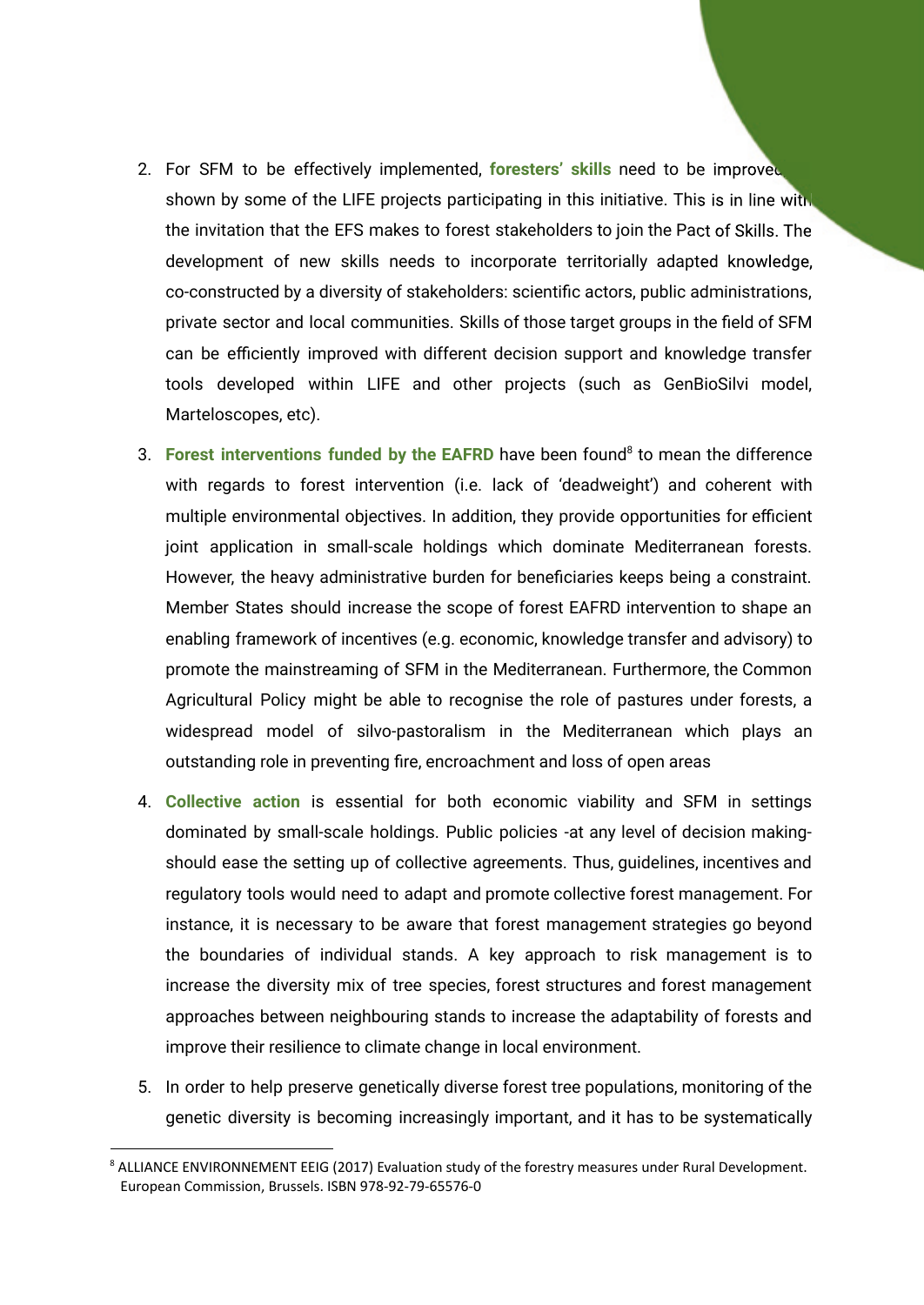incorporated into SFM. To achieve that goal awareness about the importance **forest genetic monitoring (FGM)** should be raised among policy makers and experts. FGM should be incorporated into long-term strategies, such as the European forest genetic resources strategy, as well as the Biodiversity strategy, and the EFS. In a long term FGM shall allow an improved adaptive forest management system to enhance the resilience of forests to climate change.

6. Finally, forest policy design, implementation and evaluation need to adopt **a cross-sectoral and systemic perspective**, overcoming reductionist and simplistic approaches. This would require an open and inclusive interaction with the several stakeholders, interests and views at stake. For this to be tackled realistically, a territorial focus is necessary. Moreover, this territorial focus must also consider the functional relationships between rural and urban areas, framed into a balanced governance framework able to give rise to an inclusive and fair bioeconomy.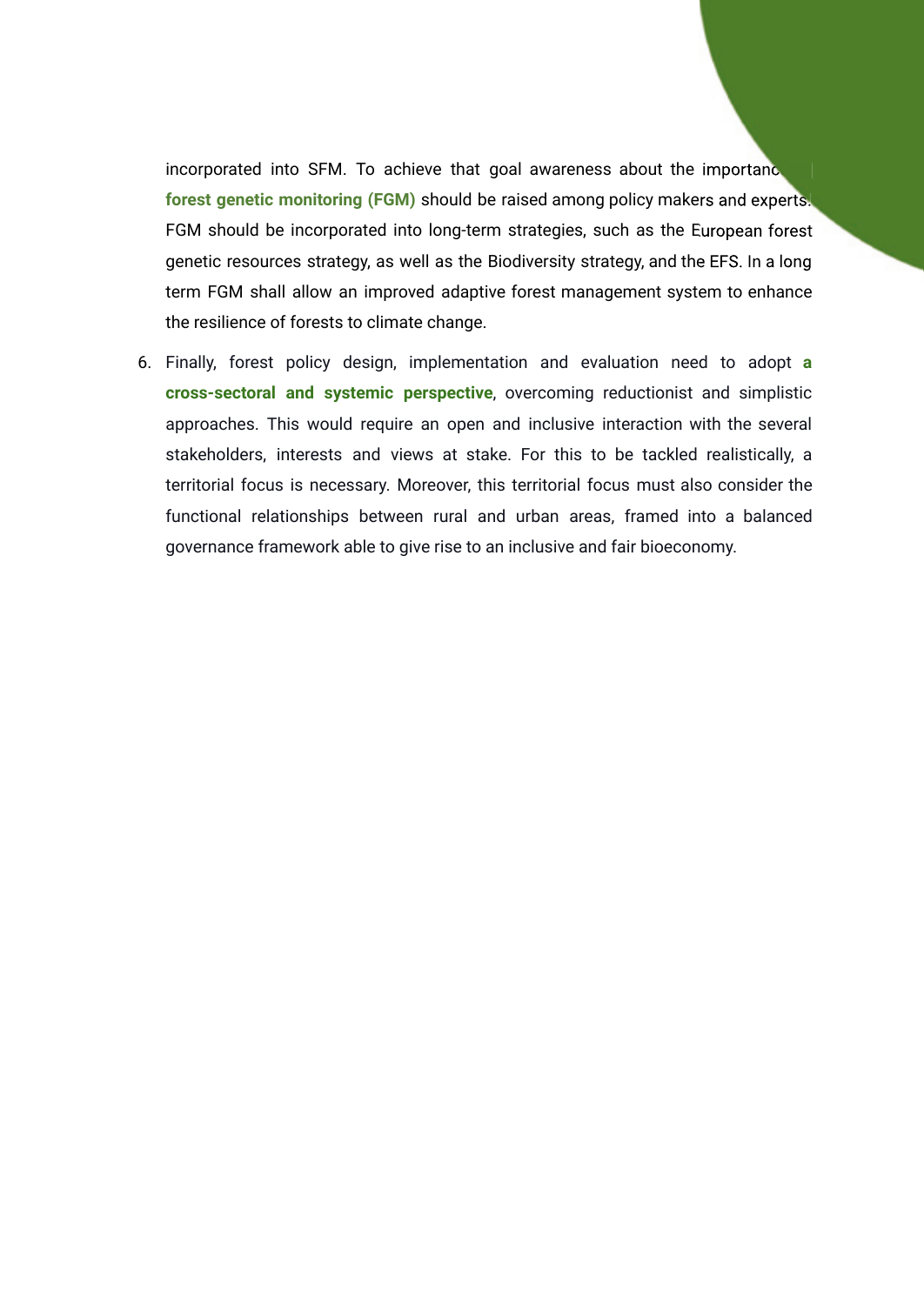#### **Additional information based on LIFE projects results**

- Guías técnicas para la cuantificación y la contabilidad de la absorción de carbono de cación las técnicas de gestión forestal sobre pinus halepensis y pinus pinaster. LIFE Forest CO2 (2021) - [Link](http://lifeforestco2.eu/wp-content/uploads/2021/01/LIFE_FOREST_CO2_GUIAS_TECNICAS_web.pdf)
- Guía práctica dirigida a entidades dedicadas a la implantación de sistemas de compensación voluntaria de carbono. LIFE Forest CO2 (2021) - [Link](http://lifeforestco2.eu/wp-content/uploads/2021/01/LIFE_FOREST_CO2_GUIAS_ENTIDADES_web.pdf)
- Bajc, M., Aravanopoulos, F., Westergren, M., Fussi, B., Kavaliauskas, D., Alizoti, P., … Kraigher, H. (Ed.). (2020). Manual for forest genetic monitoring. Ljubljana: Slovenian Forestry Institute, Silva Slovenica Publishing Centre. LIFE GENMON- [Link](https://dirros.openscience.si/Dokument.php?id=17028&lang=slv)
- Cantos G, Muñoz J, Pascual D, Borràs G (2022) Analysis of the vulnerability of the midmountain to the impacts of climate change. Deliverable 12. LIFE MIDMACC - [Link](https://life-midmacc.eu/wp-content/uploads/2022/05/Analisis-Vulnerabilidad_MediaMont_v4.pdf)
- Coello J, Guitart L, Cervera T, Rovira J, Piqué M (2021) Local policies, climate change and forest management in peri-urban forests: a necessary integration. LIFE MixForChange - [Link](http://www.mixforchange.eu/en/publications/)
- Coello J, Piqué M, Beltrán M, Coll L, Palero N, Guitart L (2022). Adaptive and close-to-nature management in sub-humid Mediterranean mixed forests: holm oak, chestnut, oak and pine forests. LIFE MixForChange - [Link](http://www.mixforchange.eu/en/publications/)
- Paffetti D., Travaglini D., Buonamici A., Nocentini S., Giovanni G., Giannini R., Vettori C. (2012). The influence of forest management on beech (Fagus sylvatica L.) stand structure and genetic diversity. Forest Ecology and Management. 284. 34–44. 10.1016/j.foreco.2012.07.026. - [Link](https://www.researchgate.net/publication/257197896_The_influence_of_forest_management_on_beech_Fagus_sylvatica_L_stand_structure_and_genetic_diversity)

**How to cite this paper:** Resilient Forests, Midmacc, Adapt-Aleppo, Wood for Future, Systemic, MixforChange, Forest CO2, AgroForAdap (2022). *A step forward in EU forest policy: the Mediterranean perspective*. Policy position paper. Brussels (2022).